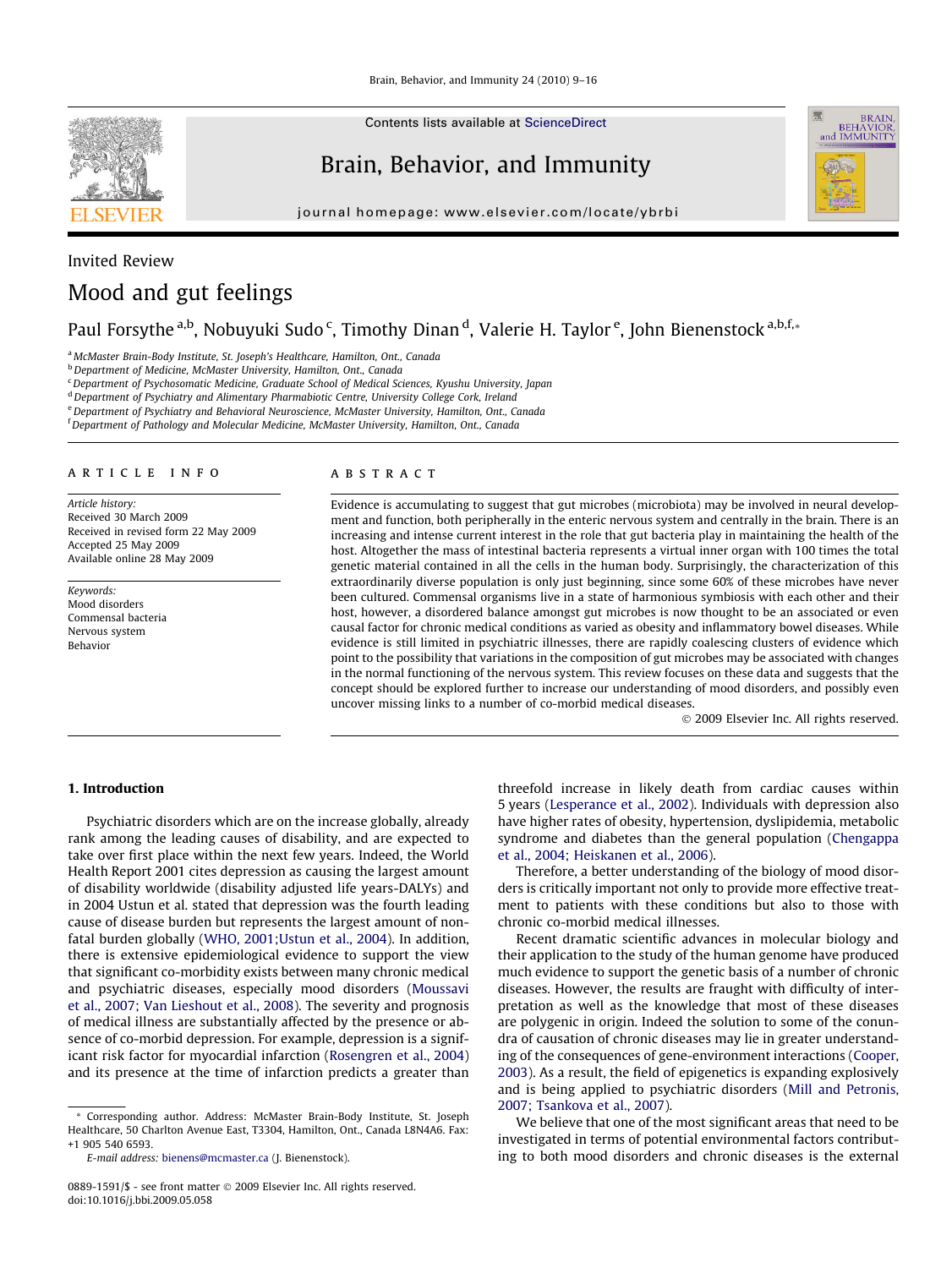milieu of microbes found in the intestine. In this review we highlight the evidence that is coming together to support the contention that the gut microbiome may be playing a role in neuronal development and plasticity, modulating pain perception and even behavior. This fertile area for exploratory research may shed some light on the causes of, and eventually offer novel therapeutic approaches to, mood disorders and the medical disorders that are often co-morbidly associated with them. (Fig. 1).

## 2. The gut microbiome

The human gut is sterile at birth. Immediately after birth, it is colonized by numerous types of microorganisms. In the first weeks of life, tremendous temporal and inter-individual variation is

evident in the infant's microbial populations (microbiome). By 1 year of age, while babies retain their unique bacterial profiles, these converge toward a profile characteristic of the adult individual gastrointestinal tract [\(Palmer et al., 2007](#page-6-0)). While significant changes may occur in things such as disease, infections, stress, and diet in the intestinal microbiome, this tends to revert to that which was established in infancy if the external factors change. Traditional methods that rely on the isolation of microbes in culture, although invaluable to clinical microbiology, cannot address ecological questions because of the complexity of intestinal microbial communities. Indeed, by far the majority of these microbes are not readily cultured and are generally referred to as 'unculturable.' Recent advances in molecular-based technologies, however, now permit genetic analysis of complex microbial populations without



Fig. 1. Proposed mechanisms and pathways through which intestinal commensal microorganisms may influence the peripheral enteric and central nervous systems. The 10<sup>14</sup> bacteria which together make up the intestinal microbiome are engaged in all the complex interactions with each other and the local tissue and in a balanced manner maintain normal homeostasis. They synthesize a vast array of biologically and neuroactive molecules including an almost complete array of neurotransmitters such as GABA, and through fermentation, a panoply of short chain fatty acids all of which have known and unknown effects on the nervous system. The direct and indirect effects of the intestinal microbiome on the intestinal epithelium, the local mucosal immune system and their cytokines, as well as the enteric nervous system, conspire to affect the afferent neuronal pathways to the brain. In turn, through complex interactional effects upon the HPA axis and especially CNS target structures affected by tractus solitarius activation in the brain stem, increasing evidence is pointing towards an influence by the intestinal microbiota upon cognition and mood.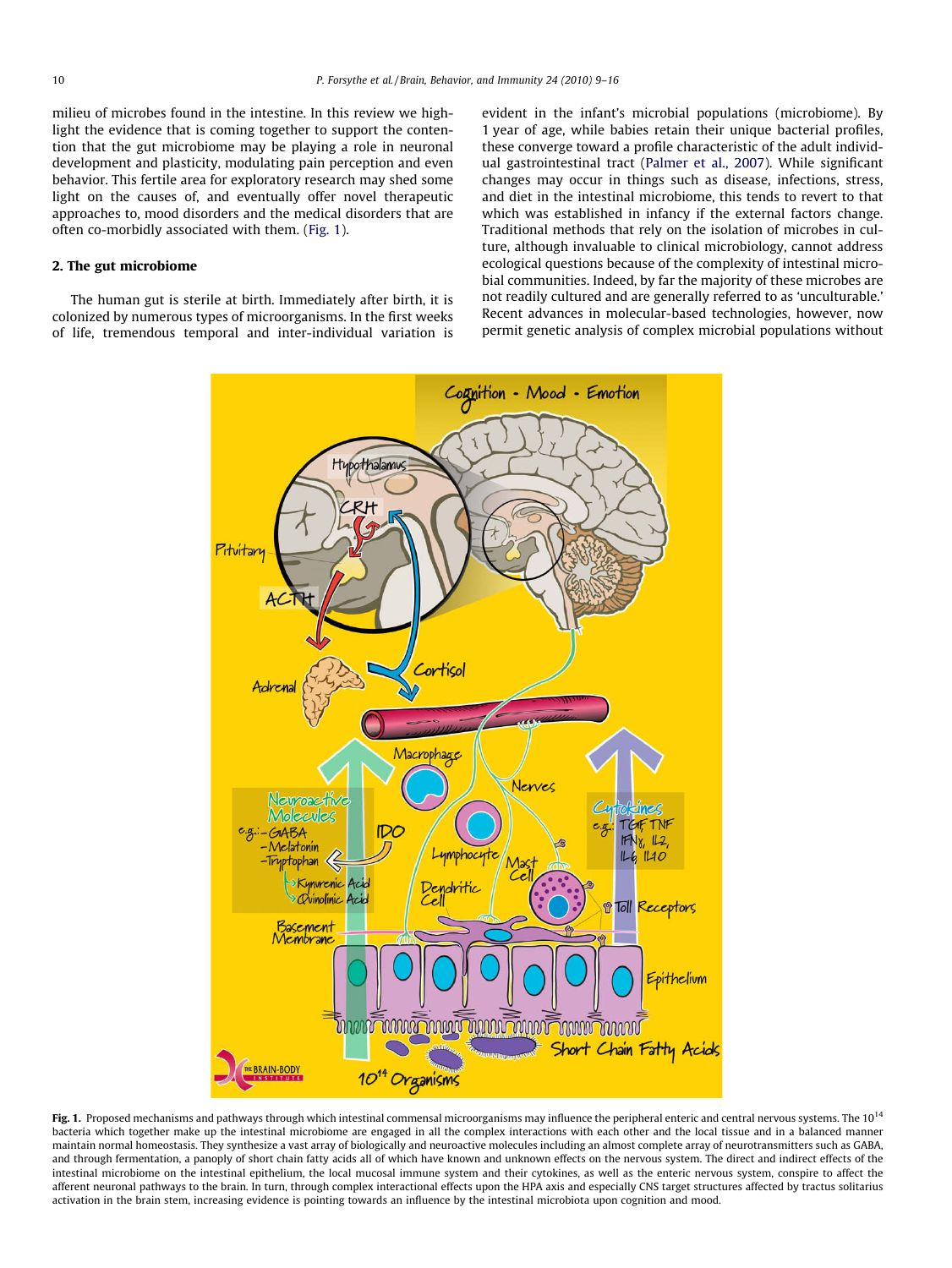the need for cultivation. As a result, gut microbiota have now been estimated to consist of at least 1800 genera and up to 40,000 species of bacteria based on the analysis of 16S ribosomal RNA. They have an estimated mass of 1–2 kg, number 100 trillion [\(Frank](#page-6-0) [and Pace, 2008\)](#page-6-0) and together possess 100 times the number of genes in the human genome [\(Kurokawa et al., 2007](#page-6-0)). Now that the human and many animal genomes have been unraveled, a significant worldwide effort is being invested in the characterization of the human microbiome [\(Kinross et al., 2008; Turnbaugh et al.,](#page-6-0) [2007](#page-6-0)). While a limited number of metagenomic analyses of the human gut microbiome have been published already, much still needs to be done before we can compare individual analyses, or better still, look for abnormal patterns in disease. It should also be emphasized that almost all the work done so far in this area comes from analysis of fecal (and therefore largely colonic) samples, and very little information exists on the microbial content of the small intestine where considerable microbe-host biological interaction occurs.

#### 3. Immune system and cytokines

The development of the intestinal immune system is largely dependent upon exposure to microorganisms [\(Umesaki et al.,](#page-7-0) [1995\)](#page-7-0). In germ free (GF) animals which have scanty lymphoid tissue and constitutively and are almost devoid of immune activity ([Talham et al., 1999\)](#page-7-0), association with certain individual selected microorganisms has been shown to be effective in generation of the complete repertoire of immune function. For example, colonization with the segmented filamentous bacterium was able to restore full functioning of the B and T cell compartments in the gut ([Umesaki et al., 1995, 1999](#page-7-0)). In contrast, this was not achieved by colonization with a mixture of eight different bacterial strains (Schaedler's cocktail) [\(Talham et al., 1999](#page-7-0)). These findings illustrate the wide ranging biological importance of the indigenous intestinal microbiota. They also underscore the fact that the small intestine, often regarded as being relatively sterile (106 bacteria/g as opposed to the large bowel with 1014/g), has a major role to play in ''inter-kingdom" signaling between the microbiome and the host ([Hughes and Sperandio, 2008](#page-6-0)). While multiple pathways exist for bacteria to communicate with their host, one of them needs some emphasis: that of molecular pattern recognition by chemical structures (i.e., Toll-like receptors) on host cells. The ubiquitous distribution of these receptors on most structural as well as immune and inflammatory cells, includes neuronal localization ([Rolls et al., 2007\)](#page-6-0), thus allowing neurons to directly respond to bacterial and viral components. While the intestinal epithelium acts largely as a barrier to translocation of microorganisms into the internal milieu, the nervous system is prepared and capable of responding to such interactions. The reader should nevertheless recognize that many physiological ligands which are not related to microorganisms exist for Toll-like receptors.

Depression is associated with the presence of biomarkers of inflammation such as elevated IL-6, TNF and C reactive protein ([Alesci et al., 2005\)](#page-5-0). Similar elevated biomarkers of inflammation have also been seen in anxiety states and are in addition known to occur as a result of stress ([Anisman and Merali, 2003](#page-5-0)). The temporal association between depression and inflammation has not been elucidated and we do not know whether such elevation is causally related to the development of depression and anxiety ([Dantzer et al., 2008](#page-5-0)) or even whether it is in response to an as yet unknown infectious agent. The link between infectious diseases and psychiatric illness is not new. One has only to think of syphilis as an example of the host of central neurological deficits, including dementia, initiated through this infection. Lyme disease caused by another spirochaete, Borrelia burgdorferii, is associated

with depressive symptoms in 26–66% of cases. ([Fallon and Nields,](#page-6-0) [1994\)](#page-6-0). While an infectious cause of mood disorders is not currently under mainstream discussion, elevated proinflammatory biomarkers of inflammation are themselves associated with so-called sickness behavior, a term used to describe behavioral changes secondary to inflammation caused by infections and fever such as disturbances of sleep, mood appetite, and fatigue [\(Hart, 1988\)](#page-6-0). It is not clear whether peripherally produced inflammatory cytokines can directly affect brain function, although some can be transported into the brain [\(Banks, 2009\)](#page-5-0) and specific receptors for cytokines exist within the CNS e.g., on circumventricular organs ([Turrin and Rivest, 2004\)](#page-7-0), and on endothelial cells ([Quan and](#page-6-0) [Banks, 2007; Schiltz and Sawchenko, 2003](#page-6-0)) Systemic cytokines have been shown to increase the permeability of the blood brain barrier ([Boveri et al., 2006; Wong et al., 2004\)](#page-5-0). Inflammatory cytokines have been shown to directly activate vagal afferents in the abdominal cavity and this type of activation is translated via the vagus nerve to the brain to induce a pyrexial response to endotoxin or infection [\(Hansen et al., 2001](#page-6-0)). The link between peripheral cytokines and CNS function is further supported by evidence that systemically injected inflammatory cytokines such as interferon alpha used in the treatment of hepatitis, or TNF and IL 1 used in the treatment of malignancies are associated with significant induction of depressive symptoms [\(Capuron et al., 2003; Fallon and Nie](#page-5-0)[lds, 1994; Hauser et al., 2002](#page-5-0)) which can be prevented by antidepressant therapy ([Musselman et al., 2001\)](#page-6-0).

It has been suggested that the major pharmacological classes of antidepressant drugs may all work in part via the generation of perhaps the most potent immunoregulatory cytokine, IL-10, thereby suppressing inflammation and the CNS changes associated with depression ([Maes, 2001\)](#page-6-0). In this regard, it is interesting that the immunoregulatory effects of commensal organisms are also thought to occur through the generation of T regulatory cell populations and the synthesis and secretion of IL-10 ([Ostman et al.,](#page-6-0) [2006](#page-6-0)). Macpherson and Uhr ([Macpherson and Uhr, 2004\)](#page-6-0) showed that feeding of a commensal to GF mice resulted in local dendritic cell uptake and alteration of phenotype into one which promoted T reg production and IL-10 synthesis. We too have shown that feeding Lactobacilli spp. to conventional mice induces up-regulation of classic T reg production in the mucosal immune system, and subsequently in the spleen, from where wide spread systemic distribution occurs ([Karimi et al., 2008\)](#page-6-0). Ingestion of Lactobacillus GG has been suggested as a therapy in the management of atopic dermatitis and has been shown to up-regulate IL-10 in the plasma of patients [\(Pessi et al., 2000\)](#page-6-0) suffering from this condition. While IL-10 has potent anti-inflammatory properties, it is also thought to act directly as an anti-nociceptive agent, indicating that it has broad neuro-immune effects [\(Duncker et al., 2008\)](#page-5-0). Its effects on behavior remain unexplored, however, and it may be that the host response to the intestinal microbial balance may change the capacity and extent of regulation of inflammatory responses and in so doing may be intimately involved in the modulation of the expression of mood and behavior.

#### 4. Role of gut microbiota in host metabolism

It is widely recognized that gut microbes are responsible for an enormous array of metabolic activities that include effects on the digestion of food and the production of a host of biologically active substances. Recent data suggest that gut microbiota also affect host metabolism, have an impact on energy storage and may therefore be an important environmental factor in the development of obesity and type 2 diabetes ([Turnbaugh et al., 2006\)](#page-7-0). These observations are relevant to the microbiome-psychiatric illness link because of the increased incidence of obesity and metabolic syn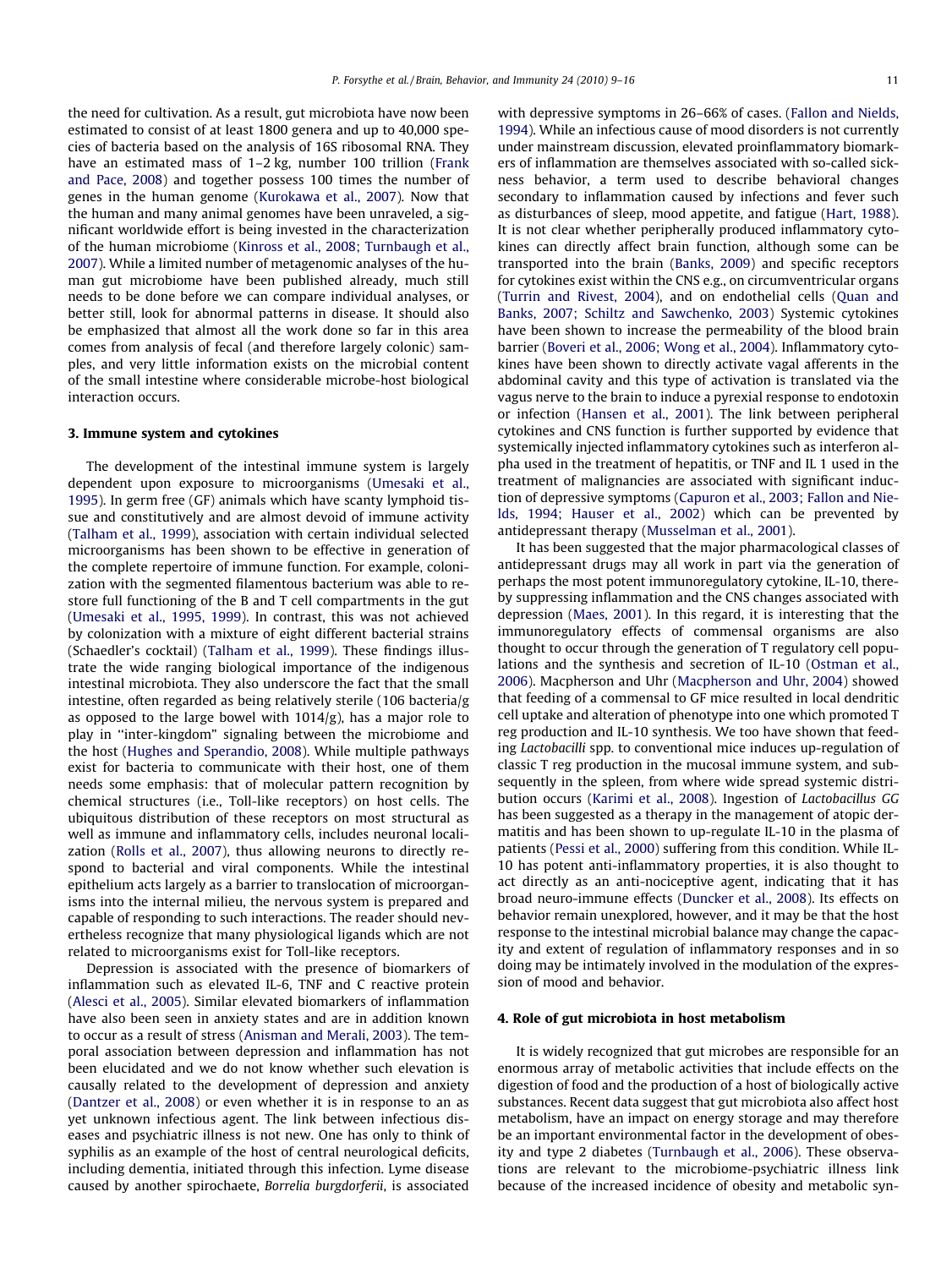drome associated with mood disorders [\(Fagiolini et al., 2003;](#page-6-0) [McElroy et al., 2002; Taylor et al., 2008](#page-6-0)). Furthermore, obesity itself is accompanied by an elevated serum inflammatory cytokine profile ([Trayhurn and Wood, 2004\)](#page-7-0). Fasting intestinal adipose factor (FIAF) is a circulating lipoprotein lipase inhibitor synthesized by intestinal epithelium in response to exposure to commensal gut microbiota and regulates the deposition of triglycerides in the liver and adipocytes, thus underlining the role of gutmicrobes as an important environmental factor influencing energy harvest and storage [\(Backhed](#page-5-0) [et al., 2004](#page-5-0)). Other evidence demonstrating an important relationship between the gut microbiome and the development of obesity in humans has also been reported ([Kinross et al., 2008; Turnbaugh](#page-6-0) [et al., 2007](#page-6-0)) and confirmation of these findings is awaited.

### 5. Microbiota and the nervous system

While the role of gut microbiota in influencing brain and nerve function may not be strikingly obvious at first glance, recent research in several different disciplinary fields suggests that intestinal microbiota may be intimately and constitutively involved in modulation of both central and peripheral nerve function. A good example of this influence can be found in clinical medicine in hepatic failure. Hepatic encephalopathyis a commonly encountered medical condition consequent to hepatic failure, manifestations of which include impaired cognition, tremors, dementia and even coma. The gold standard of medical treatment is oral, non-absorbable antibiotics which work via reduction of urease producing bacteria, and therefore the production of ammonia and other neurotoxic metabolites [\(Strauss and da Costa, 1998\)](#page-7-0). Recent research in several different disciplinary fields suggests that intestinal microbiota may be intimately and constitutively involved in modulation of both central and peripheral nerve function. For example, the reader is referred to a recent extensive review on the gut-brain axis [\(Collins and Bercik, 2009](#page-5-0)).

#### 5.1. Microbiota and the hypothalamic–pituitary–adrenal (HPA) axis

An impaired HPA system is a well-known manifestation of depression and has also long been suggested as a causal factor in disease etiology: the ''hypothalamic–pituitary–cortisol hypothesis"[\(Belmaker and Agam, 2008\)](#page-5-0). Patients with depression often show elevated plasma cortisol levels, elevated corticotrophin releasing hormone (CRH) levels in the cerebrospinal fluid and increased levels of CRH messenger RNA and protein in limbic brain regions ([Burke et al., 2005; Merali et al., 2004\)](#page-5-0). In studies using dexamethasone to evaluate the sensitivity of the hypothalamus to feedback signals for the shutdown of CRH release, the normal cortisol-suppression is absent in about half of the most severely depressed patients ([Carroll et al., 2007\)](#page-5-0). Antidepressant-induced clinical remission is accompanied by reversal of some of these abnormalities [\(Holsboer, 2001\)](#page-6-0).

Stress, also linked to perturbation of the HPA axis, is considered to be involved causally in mood disorders and has been shown to change the general composition of the gut microbiome [\(O'Mahony](#page-6-0) [et al., 2008](#page-6-0)). Indeed the elucidation of the effects of stress on the microbiome has given rise to a new field in microbiology, termed 'Microbial endocrinology' ([Freestone et al., 2008](#page-6-0)). Stress can promote the growth of pathogenic Escherichia coli O157:H7 [\(Free](#page-6-0)[stone et al., 2008](#page-6-0)) via interaction with host epinephrine/ norepinephrine and the quorum sensing molecule, QseC sensor kinase ([Hughes and Sperandio, 2008](#page-6-0)). This signaling activates transcription of virulence genes in the bacteria and can be blocked specifically by adrenergic antagonists [\(Clarke et al., 2006\)](#page-5-0). To begin to clarify the role of gut microbiota in HPA axis function, Sudo and colleagues [\(Sudo et al., 2004\)](#page-7-0) compared the response of the HPA axis to stress in GF, specific pathogen free (SPF) and gnotobiotic mice that were mono-associated with a single bacterium. Restraint stress caused an exaggerated ACTH and corticosterone elevation in GF rather than SPF mice. This hyper-response of the HPA axis was reversed by mono-association with a single organism, Bifidobacterium infantis, which is a predominant bacterium in the infant gut and a commonly used probiotic organism ([O'Mahony et al.,](#page-6-0) [2005\)](#page-6-0). Perhaps one of the most striking observations was that the microbe-induced reversal of the HPA axis set-point extended into adulthood, but only if bacterial colonization occurred before the animals reached 6 weeks of age. Colonization at 14 weeks of age was ineffective, suggesting a window of susceptibility to these effects of bacteria-host interaction. In a subsequent series of experiments, the levels of BDNF, norepinephrine and 5-HT in the cortex and hippocampus were significantly lower in GF mice than in SPF mice [\(Sudo, 2006](#page-7-0)). In this regard, conventional rats treated with the same bacterial species have also been shown to have a lower 5-HIAA concentration in the brain stem and a higher tryptophan concentration in the plasma than was found in the non-treated control animals ([Desbonnet et al., 2008\)](#page-5-0).

Taken together, these results clearly show that commensal bacteria have the capability to change not only the HPA axis but also other CNS molecules implicated in the pathophysiology of depression.

#### 5.2. Gut microbiota and pain perception

Kamiya and colleagues [\(Kamiya et al., 2006](#page-6-0)) showed that oral feeding of a Lactobacillus species to anesthetized rats was capable of completely suppressing colonic distension induced pseudoaffective cardiac responses, reflecting inhibition of the perception of visceral pain. This treatment was also effective in reduction of electrical discharge in single fibres of the relevant dorsal root ganglia. Administration of the same Lactobacillus to conventional adult healthy rats consistently activated a calcium activated potassium channel in AH neurons of the enteric nervous system in the colonic myenteric plexus ([Kunze et al., 2009](#page-6-0)). Moreover, work by [Rous](#page-6-0)[seaux et al. \(2007\)](#page-6-0) has shown that oral administration of specific Lactobacillus strains induces the expression of  $\mu$ -opioid and cannabinoid receptors in intestinal epithelial cells and promotes analgesic functions similar to the effects of morphine, thus suggesting that gut microorganisms could influence our visceral perception. In this context, it has recently been reported that the somatic pain sensitivity of GF mice to inflammatory stimuli is lower than that of conventional mice, indicating that interaction with commensal microbiota is necessary for mice to develop inflammatory hypernociception [\(Amaral et al., 2008\)](#page-5-0). These findings together indicate that gut microbiota can modulate the function of the nervous system responsible for visceral and even somatic pain perception. The mechanisms via which this happens are still unknown but a series of biological events initiated in gut epithelia upon exposure to microbiota, are thought to play an important role in this neuronal modulation.

# 5.3. Microbiota and animal behavior

The idea that gut bacteria may affect mood and behavior is supported by a series of elegant studies by Lyte and his colleagues ([Gaykema et al., 2004, 2005, 2008; Lyte et al., 2006\)](#page-6-0). They have shown that orally administered Campylobacter jejuni, in subclinical doses too low to elicit overt immune activation, result in anxietylike behavior in mice. They also reported that areas of brainstem activation, such as the nucleus tractus solitarius and lateral parabrachial nucleus, participate, presumably via the vaug nerve pathway; in neural information processing that ultimately lead to autonomic, neuroendocrine and behavioral responses. This behav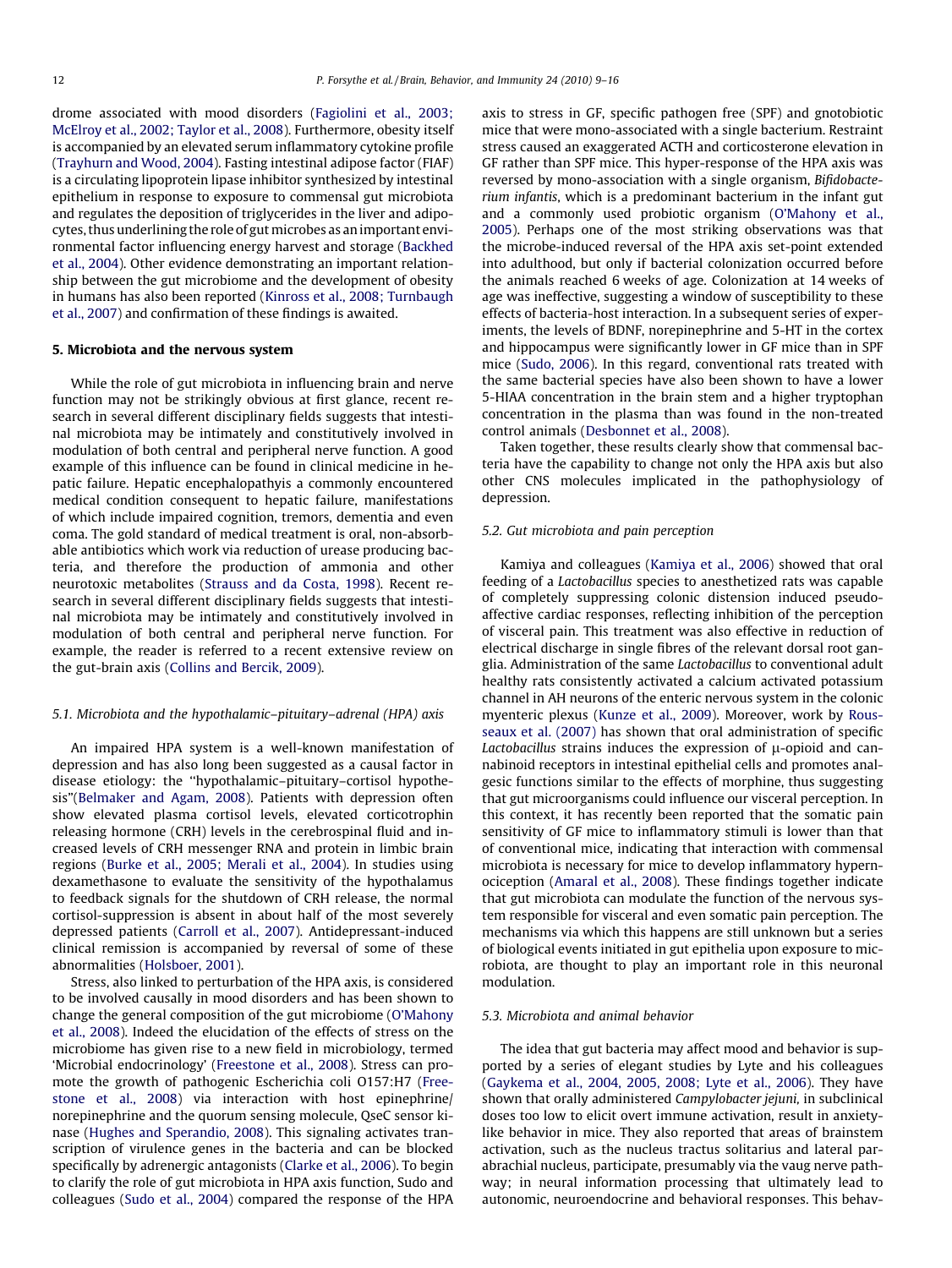ior-microbiome link is also supported by results from our own lab; we have recently shown that GF mice exhibit anxiolytic behavior which was not reversible by conventionalization of flora in adulthood [\(Neufeld et al., 2008\)](#page-6-0), and was accompanied by increased expression of transcripts for brain derived neurotrophic factor (BDNF) in the dentate gyrus. These types of experiments all support the suggestion that the gut microbiome may be intimately involved in the modulation not only of the peripheral but also aspects of the central nervous system including behavior.

The intestinal microbial balance may also be temporarily changed by an alteration in diet and the effects of the latter upon cognition and behaviour are well recognized. A recent study showed that a specific dietary manipulation positively affected memory and reduced anxiety-like behaviour ([Li et al., 2009](#page-6-0)) Most importantly for this discussion, these changes were associated with significant increases in diversity of the microbiome as analyzed by the most up-to-date molecular methodology, (pyrosequencing).

#### 6. Possible pathways involved in this signaling

The exact mechanisms whereby gut bacteria-induced local changes in gut epithelium and the enteric nervous system communicate with the brain and possibly alter its function and activity, remain to be elucidated. The underlying pathways are highly complex, and it is unlikely that only one common pathway or series of molecules is involved. Two possible pathways we feel may be implicated, however, are reviewed below.

#### 6.1. Neurotransmitters

It is not widely appreciated that commensal organisms produce neuroactive molecules such as serotonin, melatonin, gamma-aminobutyric acid (GABA) catecholamines, histamine and acetylcholine ([Iyer et al., 2004\)](#page-6-0). As an example, GABA is made by many bacteria, especially Lactobacilli, and this property may well serve to protect the organism from the acid environment encountered in the stomach, since its synthesis involves proton exchange for the uptake of glutamate ([Higuchi et al., 1997](#page-6-0)).

A recent publication by [Wikoff et al. \(2009\)](#page-7-0) involving metabolomic assessment of plasma has shown that conventionalization of the microbiome of GF mice resulted in appearance of a 2.8-fold increase in serotonin and other neuroactive metabolites. This clearly indicates the significance of the direct or indirect effects of microbes on the development and function of the neuroendocrine system.

In addition, certain organisms including Lactobacilli are able to convert nitrate to NO, a potent regulator of both the immune and nervous systems while hydrogen sulfide (H2S) that is produced by some gut microbiota has been shown to modulate gut motility through action at the vanilloid receptor TRPV1 in capsaicin-sensitive nerve fibers ([Schicho et al., 2006](#page-6-0)). Lactobacilli have also been shown to increase the activity of indoleamine 2, 3 dioxygenase (IDO), an enzyme involved in catabolism of tryptophan and formation of the neuroactive compounds kynurenic and quinolinic acid ([Forsythe et al., 2007](#page-6-0)), Iyer and colleagues [\(Iyer et al., 2004\)](#page-6-0) have proposed the interesting theory that the evolutionary history of prokaryotic genes encoding many of the enzymes involved in the synthetic and metabolic pathways of catecholamines, histamine, acetylcholine and GABA, is best described by scenarios that include late horizontal gene transfer from bacteria. This concept substantiates a growing body of evidence that bacteria produce small molecules which are formally involved in bacteria–bacteria communication and have now become involved in bacteria-host communication. The facts that some species of bacteria have a receptor-like molecule to take up GABA [\(Guthrie and Nicholson-](#page-6-0) [Guthrie, 1989](#page-6-0)) and GABA and its receptor are found in host gut epithelia ([Nakajima et al., 1996\)](#page-6-0), suggest that GABA derived from gut microbiota may actually be involved in ''inter-kingdom signaling" ([Hughes and Sperandio, 2008](#page-6-0)), another aspect of which has previously been referred to with respect to stress-microbe interactions ([Freestone et al., 2008\)](#page-6-0). This would then occur in addition to bacteria–bacteria signaling and thereby participate in the modulation of the nervous system via actions on gut epithelial cells as well as upon the enteric nervous system.

While we emphasize GABA in this context, it is but one of many examples of the consequences of bacterial synthesis of neuroactive molecules which remain to be explored. An intriguing observation in this context is that of Tanida et [al. \(2005\)](#page-7-0) who demonstrated that intraduodenal injection of live Lactobacillus johnsonii reduced blood pressure within minutes by changing autonomic neurotransmission via central histaminergic nerves through H3 receptors and involving the suprachiasmatic nuclei.

#### 6.2. Short chain fatty acids

Short chain fatty acids (SCFAs) are the end products of anaerobic bacterial fermentation in the gastrointestinal tract. Under physiological conditions, their production is entirely dependent on commensal microbes, and there are only negligible amounts of SCFAs in GF mice ([Hoverstad and Midtvedt, 1986](#page-6-0)). Butyric acid is produced by obligate anaerobic bacteria such as the Clostridium species and is also a prototype member of an emerging class of drugs, histone deacetylase inhibitors [\(Tsankova et al., 2007,](#page-7-0) [2006](#page-7-0)). Recent findings implicate epigenetic modifications in the etiology of mood disorders via chromatin remodeling and changes in histone acetylation [\(Tsankova et al., 2006\)](#page-7-0). [Schroeder et al.](#page-7-0) [\(2007\)](#page-7-0) showed that systemic injection of butyrate induced histone hyperacetylation in the hippocampus and frontal cortex and exerted antidepressant like effects in mice that were associated with increased BDNF transcripts in the frontal cortex. Whether or not physiological levels of butyric acid in the intestinal lumen can have the same effects on the brain is undetermined but nevertheless intriguing. Butyrate has a profound effect on the enteric nervous system as well and could thereby affect the physiological functioning of the brain through the indirect control of the BDNF transcripts. Other SCFAs may be equally important in terms of their possible effects on brain functions. Propionic acid has also been suggested to have significant effects since intraventricular infusions of propionic acid induce irreversible behavioral changes which have been likened to those seen in autism ([MacFabe et al.,](#page-6-0) [2007](#page-6-0)). While these results are highly controversial, the relative balance of enteric fermentation metabolites such as SCFA on neural development and function, extending to behavior need to be further explored.

There is evidence, at least for omega-3 fatty acids, that SCFA may themselves alter the balance of intestinal microbiota. Mice on a diet containing fish oil had a threefold increase in quantities of bifidobacteria and reduced quantities of Bacteroides when compared to mice fed corn oil or beef fat-containing diets [\(Kuda et al.,](#page-6-0) [2000](#page-6-0)). Seal oil, which is high in eicosapentanoic acid (EPA), has been shown to increase the adhesion of Lactobacillus paracasei to the intestines of piglets ([Bomba et al., 2002\)](#page-5-0). Conversely, treating human infants with Bifidobacterium for 7 months resulted in increased amounts of alpha-linolenic acid in plasma phospholipids ([Kankaanpaa et al., 2002](#page-6-0)).

Some clinical studies have claimed to show beneficial effects of omega-3 fatty acids in various psychiatric disorders and, in particular, EPA and docosahexaenoic acid have been reported to have favorable effects on major depressive and bipolar disorders [\(Hor](#page-6-0)[robin, 2002; Freeman et al., 2006](#page-6-0)). While the effects of omega-3 in depression are far from conclusive and even controversial,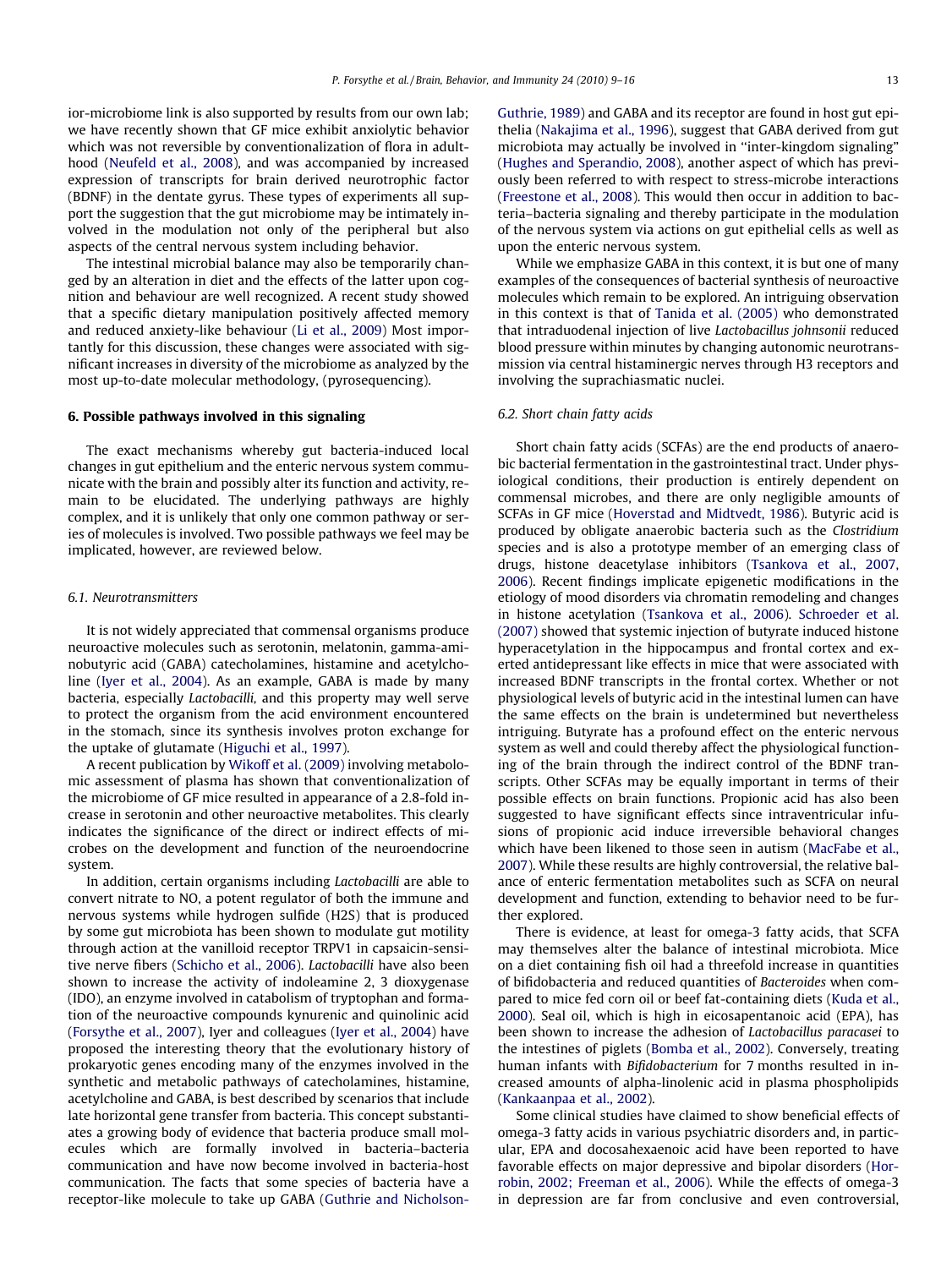<span id="page-5-0"></span>([Owen et al., 2008\)](#page-6-0) the bi-directional relationship between fatty acids and the gut microbiota and the potential impact of these factors on mood disorders and neuronal function warrant further investigation.

#### 7. Microbe cell wall constituents

Many different microorganisms may have constitutive and modulatory effects on neuronal function. Commensal microbiota are also being widely consumed by the general public in the form of probiotics. Ingestion of Saccharomyces boulardii, one of these probiotic organisms, has been shown to alter the distribution of the regulatory calcium binding molecule calbindin in the enteric nervous system of conventional pigs [\(Kamm et al., 2004\)](#page-6-0). The question thus arises as to any common mechanisms of action between different organisms with seemingly parallel effects on endocrine, neuronal and immune systems. Some of the anti-nociceptive effects previously discussed and accorded to a Lactobacillus, were also seen with heat killed or gamma-irradiated bacteria and even with conditioned medium obtained after culture of these bacteria ([Kamiya et al., 2006](#page-6-0)). Such experiments clearly suggest that components of bacteria and/or secreted products can mimic the effects of the live organisms. Ingestion by rats of a mutant bacterium, Lactobacillus plantarum in which p-alanine was markedly reduced within a cell wall constituent, lipoteichoic acid, was more effective than treatment with the parent wild strain in terms of immunoregulatory effects [\(Grangette et al., 2005\)](#page-6-0) as well as inhibition of perception of visceral pain (Duncker et al., 2008). Thus, it can be concluded, at least in this case, that bacterial cell wall structure, must in part, have been a determinant of the immune as well as the neuronal effects. Recently, ingestion of a cell wall complex carbohydrate from a commensal bacterium, Borrelia fragilis, has been shown by itself to reproduce a host of diverse immune and antiinflammatory functions [\(Mazmanian et al., 2008](#page-6-0)), opening the door to the molecular elucidation of some of the mechanisms of action of commensal organisms. Extension of these types of findings to the exploration of nervous and behavioral functions can be anticipated now with great interest.

#### 8. Conclusions and perspectives

It is rapidly becoming apparent that the gut microbiome plays a major role in the development and regulation of metabolic systems such as those governing energy production and fat metabolism, neuroendocrine systems such as the HPA axis and the development and function of the immune system. Moreover, evidence is beginning now to accumulate suggesting that intestinal commensals may also be involved in neural development both peripherally in the enteric nervous system and centrally in the brain, although the precise mechanisms remain still to be clarified. While extensive research needs to be conducted before definitive conclusions can be reached regarding the biological significance of gut microbiota on the functioning of the nervous system, we are confident this rapidly expanding frontier is opening up territory for exploration. Novel pathways of interest will also emerge and these include the fact that bacteria synthesize gases such as nitric oxide, hydrogen sulfide and carbon monoxide, all of which are themselves involved as neurotransmitters in the nervous system [\(Wang, 2002\)](#page-7-0). Other bacterial products produced in large amounts in the gut by bacteria and not widely addressed in examination of factors affecting neuronal function include the polyamines, putrescine, spermine, spermidine, and cadaverine, all of which are synthesized by intestinal microbes but also play major roles in central nervous system functioning [\(Gilad and Gi](#page-6-0)[lad, 2003; Gilad et al., 1995\)](#page-6-0).

The biological significance of these rapidly coalescing clusters of evidence point towards a possible role for GI commensal microbes in the modulation of nervous system function. We believe that this area holds considerable promise for future research inquiry. Most particularly it may have important lessons in furthering our understanding of mental health and illness and eventually offer new therapeutic approaches to mood disorders and some of their co-morbid medical illnesses. It may be that we need to change the focus from the brain and look at the role of the gut in what have traditionally been thought of as brain based disorders.

# Acknowledgment

We gratefully acknowledge the contribution of the Giovanni and Concetta Guglietti Foundation to some of the research conducted at the Brain-Body Institute.

#### References

- Alesci, S., Martinez, P.E., Kelkar, S., Ilias, I., Ronsaville, D.S., Listwak, S.J., Ayala, A.R., Licinio, J., Gold, H.K., Kling, M.A., Chrousos, G.P., Gold, P.W., 2005. Major depression is associated with significant diurnal elevations in plasma interleukin-6 levels, a shift of its circadian rhythm, and loss of physiological complexity in its secretion: clinical implications. J. Clin. Endocrinol. Metab. 90, 2522–2530.
- Amaral, F.A., Sachs, D., Costa, V.V., Fagundes, C.T., Cisalpino, D., Cunha, T.M., Ferreira, S.H., Cunha, F.Q., Silva, T.A., Nicoli, J.R., Vieira, L.Q., Souza, D.G., Teixeira, M.M., 2008. Commensal microbiota is fundamental for the development of inflammatory pain. Proc. Natl. Acad. Sci. USA 105, 2193–2197.
- Anisman, H., Merali, Z., 2003. Cytokines, stress and depressive illness: brainimmune interactions. Ann. Med. 35, 2–11.
- Backhed, F., Ding, H., Wang, T., Hooper, L.V., Koh, G.Y., Nagy, A., Semenkovich, C.F., Gordon, J.I., 2004. The gut microbiota as an environmental factor that regulates fat storage. Proc. Natl. Acad. Sci. USA 101, 15718–15723.
- Banks, W.A., 2009. The blood–brain barrier in psychoneuroimmunology. Immunol. Allergy Clin. North Am. 29, 223–228.
- Belmaker, R.H., Agam, G., 2008. Major depressive disorder. N. Engl. J. Med. 358, 55– 68.
- Bomba, A., Nemcova, R., Gancarcikova, S., Herich, R., Guba, P., Mudronova, D., 2002. Improvement of the probiotic effect of micro-organisms by their combination with maltodextrins, fructo-oligosaccharides and polyunsaturated fatty acids. Br. J. Nutr. 88 (Suppl. 1), S95–S99.
- Boveri, M., Kinsner, A., Berezowski, V., Lenfant, A.M., Draing, C., Cecchelli, R., Dehouck, M.P., Hartung, T., Prieto, P., Bal-Price, A., 2006. Highly purified lipoteichoic acid from gram-positive bacteria induces in vitro blood–brain barrier disruption through glia activation: role of pro-inflammatory cytokines and nitric oxide. Neuroscience 137, 1193–1209.
- Burke, H.M., Davis, M.C., Otte, C., Mohr, D.C., 2005. Depression and cortisol responses to psychological stress: a meta-analysis. Psychoneuroendocrinology 30, 846–856.
- Capuron, L., Raison, C.L., Musselman, D.L., Lawson, D.H., Nemeroff, C.B., Miller, A.H., 2003. Association of exaggerated HPA axis response to the initial injection of interferon-alpha with development of depression during interferon-alpha therapy. Am. J. Psychiatry 160, 1342–1345.
- Carroll, B.J., Cassidy, F., Naftolowitz, D., Tatham, N.E., Wilson, W.H., Iranmanesh, A., Liu, P.Y., Veldhuis, J.D., 2007. Pathophysiology of hypercortisolism in depression. Acta Psychiatr. Scand. Suppl. 90, 103.
- Chengappa, K.N.R., Kupfer, D.J., Parepally, H., John, V., Basu, R., Buttenfield, J., Schlict, P., Houck, P., Brar, J.S., Gershon, S., 2004. The prevalence of the metabolic syndrome in patients with schizoaffective disorder-bipolar subtype. Bipolar Disord. 6, 314–318.
- Clarke, M.B., Hughes, D.T., Zhu, C., Boedeker, E.C., Sperandio, V., 2006. The QseC sensor kinase: a bacterial adrenergic receptor. Proc. Natl. Acad. Sci. USA 103, 10420–10425.
- Collins, S.M., Bercik, P., 2009. The relationship between intestinal microbiota and the central nervous system in normal gastrointestinal function and disease. Gastroenterology 136, 2003–2014.
- Cooper, R.S., 2003. Gene-environment interactions and the etiology of common complex disease. Ann. Intern. Med. 139, 437–440.
- Dantzer, R., O'Connor, J.C., Freund, G.G., Johnson, R.W., Kelley, K.W., 2008. From inflammation to sickness and depression: when the immune system subjugates the brain. Nat. Rev. Neurosci. 9, 46–56.
- Desbonnet, L., Garrett, L., Clarke, G., Bienenstock, J., Dinan, T.G., 2008. The probiotic Bifidobacteria infantis: an assessment of potential antidepressant properties in the rat. J Psychiatr Res. 43, 164–174.
- Duncker, S.C., Wang, L., Hols, P., Bienenstock, J., 2008. The D-alanine content of lipoteichoic acid is crucial for Lactobacillus plantarum-mediated protection from visceral pain perception in a rat colorectal distension model. Neurogastroenterol. Motil. 20, 843–850.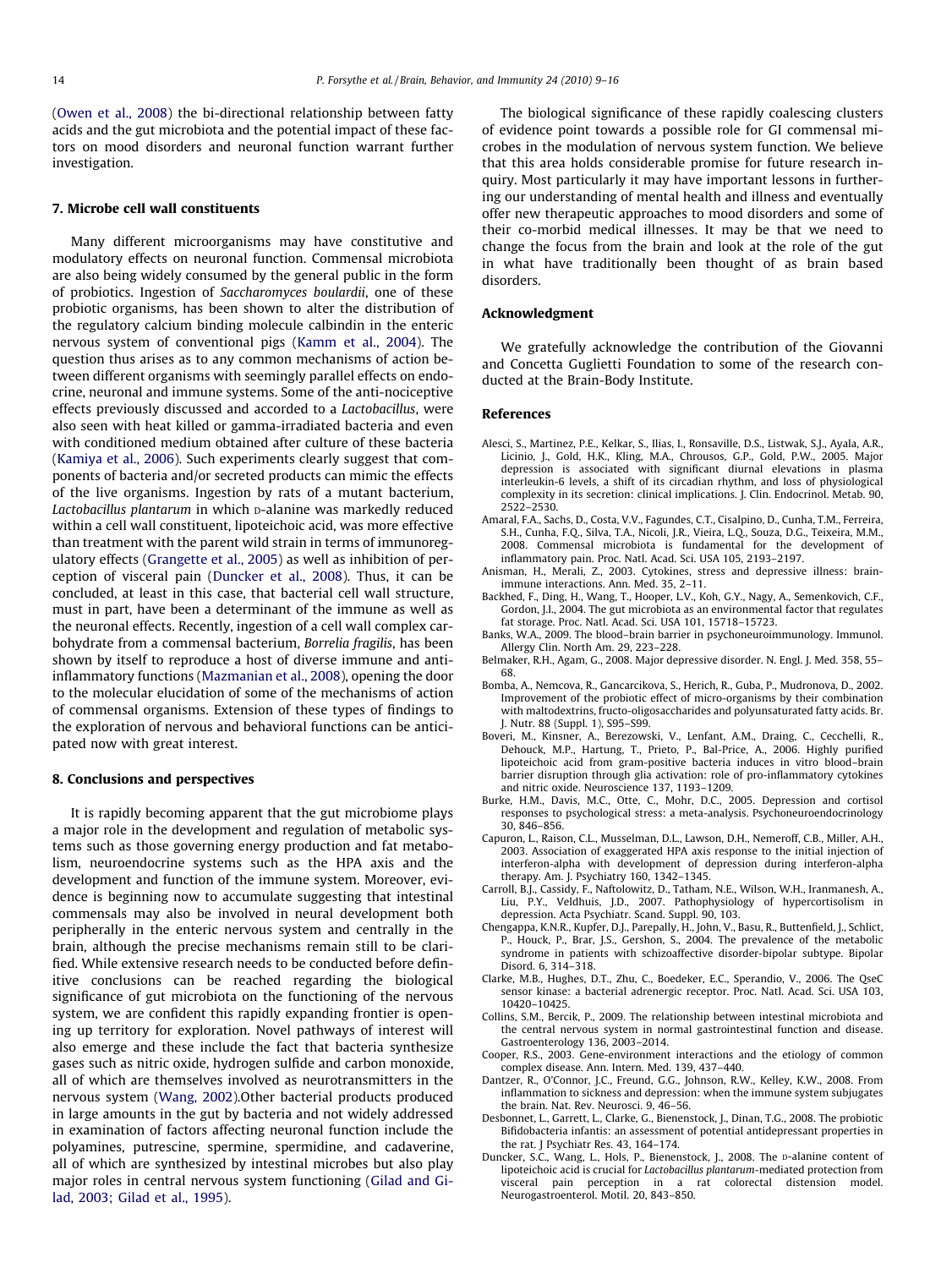- <span id="page-6-0"></span>Fagiolini, A., Kupfer, D.J., Houck, P.R., Novick, D.M., Frank, E., 2003. Obesity as a correlate of outcome in patients with bipolar I disorder. Am. J. Psychiatry 160, 112–117.
- Fallon, B.A., Nields, J.A., 1994. Lyme disease: a neuropsychiatric illness. Am. J. Psychiatry 151, 1571–1583.
- Forsythe, P., Inman, M.D., Bienenstock, J., 2007. Oral treatment with live Lactobacillus reuteri inhibits the allergic airway response in mice. Am. J. Respir. Crit. Care Med. 175, 561–569.
- Frank, D.N., Pace, N.R., 2008. Gastrointestinal microbiology enters the metagenomics era. Curr. Opin. Gastroenterol. 24, 4–10.
- Freeman, M.P., Hibbeln, J.R., Wisner, K.L., Davis, J.M., Mischoulon, D., Peet, M., Keck Jr., P.E., Marangell, L.B., Richardson, A.J., Lake, J., Stoll, A.L., 2006. Omega-3 fatty acids: evidence basis for treatment and future research in psychiatry. J. Clin. Psychiatry 67, 1954–1967.
- Freestone, P.P., Sandrini, S.M., Haigh, R.D., Lyte, M., 2008. Microbial endocrinology: how stress influences susceptibility to infection. Trends Microbiol. 16, 55–64.
- Gaykema, R.P., Goehler, L.E., Lyte, M., 2004. Brain response to cecal infection with Campylobacter jejuni: analysis with Fos immunohistochemistry. Brain Behav. Immun. 18, 238–245.
- Gilad, G.M., Gilad, V.H., 2003. Overview of the brain polyamine-stress-response: regulation, development, and modulation by lithium and role in cell survival. Cell. Mol. Neurobiol. 23, 637–649.
- Gilad, G.M., Gilad, V.H., Casanova, M.F., Casero Jr., R.A., 1995. Polyamines and their metabolizing enzymes in human frontal cortex and hippocampus: preliminary measurements in affective disorders. Biol. Psychiatry 38, 227–234.
- Goehler, L.E., Gaykema, R.P., Opitz, N., Reddaway, R., Badr, N., Lyte, M., 2005. Activation in vagal afferents and central autonomic pathways: early responses to intestinal infection with Campylobacter jejuni. Brain Behav. Immun. 19, 334– 344.
- Goehler, L.E., Park, S.M., Opitz, N., Lyte, M., Gaykema, R.P., 2008. Campylobacter jejuni infection increases anxiety-like behavior in the holeboard: possible anatomical substrates for viscerosensory modulation of exploratory behavior. Brain Behav. Immun. 22, 354–366.
- Grangette, C., Nutten, S., Palumbo, E., Morath, S., Hermann, C., Dewulf, J., Pot, B., Hartung, T., Hols, P., Mercenier, A., 2005. Enhanced antiinflammatory capacity of a Lactobacillus plantarum mutant synthesizing modified teichoic acids. Proc. Natl. Acad. Sci. USA 102, 10321–10326.
- Guthrie, G.D., Nicholson-Guthrie, C.S., 1989. Gamma-Aminobutyric acid uptake by a bacterial system with neurotransmitter binding characteristics. Proc. Natl. Acad. Sci. USA 86, 7378–7381.
- Hansen, M.K., O'Connor, K.A., Goehler, L.E., Watkins, L.R., Maier, S.F., 2001. The contribution of the vagus nerve in interleukin-1beta-induced fever is dependent on dose. Am. J. Physiol. Regul. Integr. Comp. Physiol. 280, R929– R934.
- Hart, B.L., 1988. Biological basis of the behavior of sick animals. Neurosci. Biobehav. Rev. 12, 123–137.
- Hauser, P., Khosla, J., Aurora, H., Laurin, J., Kling, M.A., Hill, J., Gulati, M., Thornton, A.J., Schultz, R.L., Valentine, A.D., Meyers, C.A., Howell, C.D., 2002. A prospective study of the incidence and open-label treatment of interferon-induced major depressive disorder in patients with hepatitis C. Mol. Psychiatry 7, 942–947.
- Heiskanen, T.H., Niskanen, L.K., Hintikka, J.J., Koivumaa-Honkanen, H.T., Honkalampi, K.M., Haatainen, K.M., Viinamaki, H., 2006. Metabolic syndrome and depression: a cross-sectional analysis. J. Clin. Psychiatry 67, 1422–1427.
- Higuchi, T., Hayashi, H., Abe, K., 1997. Exchange of glutamate and gammaaminobutyrate in a Lactobacillus strain. J. Bacteriol. 179, 3362–3364.
- Holsboer, F., 2001. Stress, hypercortisolism and corticosteroid receptors in depression: implications for therapy. J. Affect. Disord. 62, 77–91.
- Horrobin, D.F., 2002. Food, micronutrients, and psychiatry. Int. Psychogeriatr. 14, 331–334.
- Hoverstad, T., Midtvedt, T., 1986. Short-chain fatty acids in germfree mice and rats. J. Nutr. 116, 1772–1776.
- Hughes, D.T., Sperandio, V., 2008. Inter-kingdom signalling: communication between bacteria and their hosts. Nat. Rev. Microbiol. 6, 111–120.
- Iyer, L.M., Aravind, L., Coon, S.L., Klein, D.C., Koonin, E.V., 2004. Evolution of cell-cell signaling in animals: did late horizontal gene transfer from bacteria have a role? Trends Genet. 20, 292–299.
- Kamiya, T., Wang, L., Forsythe, P., Goettsche, G., Mao, Y., Wang, Y., Tougas, G., Bienenstock, J., 2006. Inhibitory effects of Lactobacillus reuteri on visceral pain induced by colorectal distension in Sprague–Dawley rats. Gut 55, 191–196.
- Kamm, K., Hoppe, S., Breves, G., Schroder, B., Schemann, M., 2004. Effects of the probiotic yeast Saccharomyces boulardii on the neurochemistry of myenteric neurones in pig jejunum. Neurogastroenterol. Motil. 16, 53–60.
- Kankaanpaa, P.E., Yang, B., Kallio, H.P., Isolauri, E., Salminen, S.J., 2002. Influence of probiotic supplemented infant formula on composition of plasma lipids in atopic infants. J. Nutr. Biochem. 13, 364–369.
- Karimi, K., Inman, M.D., Bienenstock, J., Forsythe, P., 2008. Lactobacillus reuteri induced regulatory t cells protect against an allergic airway response in mice. Am J Respir Crit Care Med. 179, 186–193.
- Kinross, J.M., von Roon, A.C., Holmes, E., Darzi, A., Nicholson, J.K., 2008. The human gut microbiome: implications for future health care. Curr. Gastroenterol. Rep. 10, 396–403.
- Kuda, T., Enomoto, T., Yano, T., Fujii, T., 2000. Cecal environment and TBARS level in mice fed corn oil, beef tallow and menhaden fish oil. J. Nutr. Sci. Vitaminol. (Tokyo) 46, 65–70.
- Kunze, W., Mao, Y.K., Wang, B., Huizinga, J.D., Ma, X., Forsythe, P., Bienenstock, J., 2009. Lactobacillus reuteri enhances excitability of colonic AH neurons by

inhibiting calcium dependent potassium channel opening. J. Cell. Mol. Med., in press [Epub ahead of print].

- Kurokawa, K., Itoh, T., Kuwahara, T., Oshima, K., Toh, H., Toyoda, A., Takami, H., Morita, H., Sharma, V.K., Srivastava, T.P., Taylor, T.D., Noguchi, H., Mori, H., Ogura, Y., Ehrlich, D.S., Itoh, K., Takagi, T., Sakaki, Y., Hayashi, T., Hattori, M., 2007. Comparative metagenomics revealed commonly enriched gene sets in human gut microbiomes. DNA Res. 14, 169–181.
- Li, W., Dowd, S.E., Scurlock, B., Acosta-Martinez, V., Lyte, M., 2009. Memory and learning behavior in mice is temporally associated with diet-induced alterations in gut bacteria. Physiol. Behav. 96, 557–567.
- Lesperance, F., Frasure-Smith, N., Talajic, M., Bourassa, M.G., 2002. Five-year risk of cardiac mortality in relation to initial severity and one-year changes in depression symptoms after myocardial infarction. Circulation 105, 1049–1053.
- Lyte, M., Li, W., Opitz, N., Gaykema, R.P., Goehler, L.E., 2006. Induction of anxietylike behavior in mice during the initial stages of infection with the agent of murine colonic hyperplasia Citrobacter rodentium. Physiol. Behav. 89, 350–357.
- MacFabe, D.F., Cain, D.P., Rodriguez-Capote, K., Franklin, A.E., Hoffman, J.E., Boon, F., Taylor, A.R., Kavaliers, M., Ossenkopp, K.P., 2007. Neurobiological effects of intraventricular propionic acid in rats: possible role of short chain fatty acids on the pathogenesis and characteristics of autism spectrum disorders. Behav. Brain Res. 176, 149–169.
- Macpherson, A.J., Uhr, T., 2004. Induction of protective IgA by intestinal dendritic cells carrying commensal bacteria. Science 303, 1662–1665.
- Maes, M., 2001. The immunoregulatory effects of antidepressants. Hum. Psychopharmacol. 16, 95–103.
- Mazmanian, S.K., Round, J.L., Kasper, D.L., 2008. A microbial symbiosis factor prevents intestinal inflammatory disease. Nature 453, 620–625.
- McElroy, S.L., Frye, M.A., Suppes, T., Dhavale, D., Keck Jr., P.E., Leverich, G.S., Altshuler, L., Denicoff, K.D., Nolen, W.A., Kupka, R., Grunze, H., Walden, J., Post, R.M., 2002. Correlates of overweight and obesity in 644 patients with bipolar disorder. J. Clin. Psychiatry 63, 207–213.
- Merali, Z., Du, L., Hrdina, P., Palkovits, M., Faludi, G., Poulter, M.O., Anisman, H., 2004. Dysregulation in the suicide brain: mRNA expression of corticotropinreleasing hormone receptors and GABA(A) receptor subunits in frontal cortical brain region. J. Neurosci. 24, 1478–1485.
- Mill, J., Petronis, A., 2007. Molecular studies of major depressive disorder: the epigenetic perspective. Mol. Psychiatry 12, 799–814.
- Moussavi, S., Chatterji, S., Verdes, E., Tandon, A., Patel, V., Ustun, B., 2007. Depression, chronic diseases, and decrements in health: results from the World Health Surveys. Lancet 370, 851–858.
- Musselman, D.L., Lawson, D.H., Gumnick, J.F., Manatunga, A.K., Penna, S., Goodkin, R.S., Greiner, K., Nemeroff, C.B., Miller, A.H., 2001. Paroxetine for the prevention of depression induced by high-dose interferon alfa. N. Engl. J. Med. 344, 961– 966.
- Nakajima, K., Tooyama, I., Kuriyama, K., Kimura, H., 1996. Immunohistochemical demonstration of GABAB receptors in the rat gastrointestinal tract. Neurochem. Res. 21, 211–215.
- Neufeld, K.M., Bienenstock, J., Foster, J.A., 2008. The impact of intestinal microbiota on anxiety-like behaviour. Neurogastroenterol. Motil. 20 (Suppl. 2), 125.
- O'Mahony, L., McCarthy, J., Kelly, P., Hurley, G., Luo, F., Chen, K., O'Sullivan, G.C.<br>Kiely, B., Collins, J.K., Shanahan, F., Quigley, E.M., 2005. *Lactobacillus* and<br>*bifidobacterium* in irritable bowel syndrome: symptom relationship to cytokine profiles. Gastroenterology 128, 541–551.
- O'Mahony, S.M., Marchesi, J.R., Scully, P., Codling, C., Ceolho, A.M., Quigley, E.M., Cryan, J.F., Dinan, T.G., 2008. Early life stress alters behavior, immunity, and microbiota in rats: implications for irritable bowel syndrome and psychiatric illnesses. Biol. Psychiatry 65, 263–267.
- Ostman, S., Rask, C., Wold, A.E., Hultkrantz, S., Telemo, E., 2006. Impaired regulatory T cell function in germ-free mice. Eur. J. Immunol. 36, 2336–2346.
- Owen, C., Rees, A.M., Parker, G., 2008. The role of fatty acids in the development and treatment of mood disorders. Curr. Opin. Psychiatry 21, 19–24.
- Palmer, C., Bik, E.M., Digiulio, D.B., Relman, D.A., Brown, P.O., 2007. Development of the human infant intestinal microbiota. PLoS Biol. 5, e177.
- Pessi, T., Sutas, Y., Hurme, M., Isolauri, E., 2000. Interleukin-10 generation in atopic children following oral Lactobacillus rhamnosus GG. Clin. Exp. Allergy 30, 1804– 1808.
- Quan, N., Banks, W.A., 2007. Brain-immune communication pathways. Brain Behav. Immun. 21, 727–735.
- Rolls, A., Shechter, R., London, A., Ziv, Y., Ronen, A., Levy, R., Schwartz, M., 2007. Tolllike receptors modulate adult hippocampal neurogenesis. Nat. Cell Biol. 9, 1081–1088.
- Rosengren, A., Hawken, S., Ounpuu, S., Sliwa, K., Zubaid, M., Almahmeed, W.A., Blackett, K.N., Sitthi-amorn, C., Sato, H., Yusuf, P.S., 2004. Association of psychosocial risk factors with risk of acute myocardial infarction in 11119 cases and 13648 controls from 52 countries (the INTERHEART study): case control study. Lancet 364, 953–962.
- Rousseaux, C., Thuru, X., Gelot, A., et al., 2007. Lactobacillus acidophilus modulates intestinal pain and induces opioid and cannabinoid receptors. Nat. Med. 13 (1), 35–37.
- Schicho, R., Krueger, D., Zeller, F., Von Weyhern, C.W., Frieling, T., Kimura, H., Ishii, I., De Giorgio, R., Campi, B., Schemann, M., 2006. Hydrogen sulfide is a novel prosecretory neuromodulator in the Guinea-pig and human colon. Gastroenterology 131, 1542–1552.
- Schiltz, J.C., Sawchenko, P.E., 2003. Signaling the brain in systemic inflammation: the role of perivascular cells. Front. Biosci. 8, s1321–s1329.